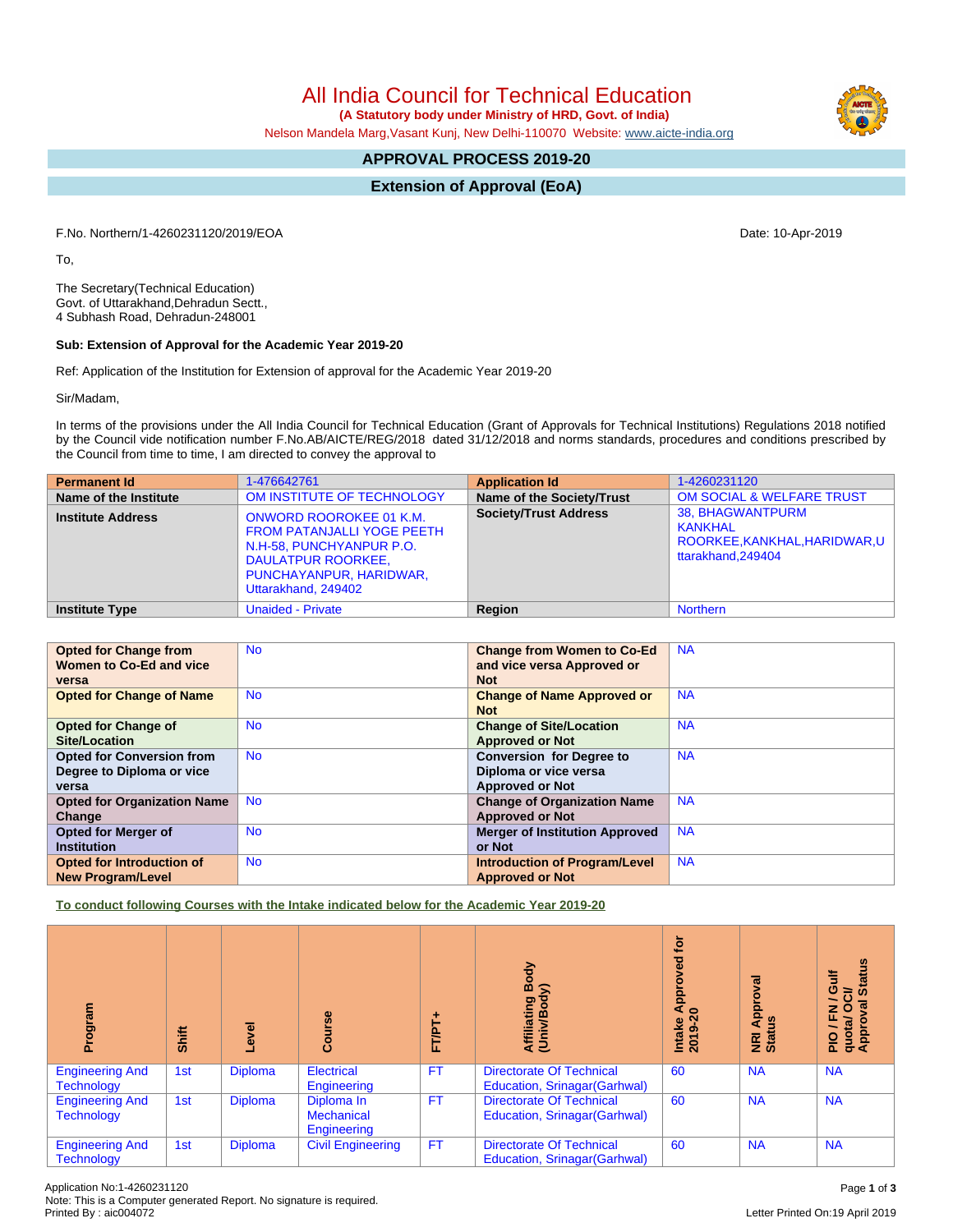| <b>Engineering And</b>                      | 1st | <b>Diploma</b> | <b>Computer Sceince</b>                                 | FT  | Directorate Of Technical                                         | 60 | <b>NA</b> | <b>NA</b> |
|---------------------------------------------|-----|----------------|---------------------------------------------------------|-----|------------------------------------------------------------------|----|-----------|-----------|
| <b>Technology</b>                           |     |                | & Engineering                                           |     | <b>Education, Srinagar (Garhwal)</b>                             |    |           |           |
| <b>Engineering And</b><br><b>Technology</b> | 1st | <b>Diploma</b> | <b>Electronics And</b><br>Communications<br>Engineering | FT. | Directorate Of Technical<br>Education, Srinagar (Garhwal)        | 60 | <b>NA</b> | <b>NA</b> |
| Pharmacy                                    | 1st | <b>Diploma</b> | Pharmacy                                                | FT. | Directorate Of Technical<br><b>Education, Srinagar (Garhwal)</b> | 60 | <b>NA</b> | <b>NA</b> |

+FT –Full Time,PT-Part Time

In case of any differences in content in this Computer generated Extension of Approval Letter, the content/information as approved by the Executive Council / General Council as available on the record of AICTE shall be final and binding.

Strict compliance of Anti-Ragging Regulation: - Approval is subject to strict compliance of provisions made in AICTE Regulation notified vide F. No. 37-3/Legal/AICTE/2009 dated July 1, 2009 for Prevention and Prohibition of Ragging in Technical Institutions. In case Institution fails to take adequate steps to Prevent Ragging or fails to act in accordance with AICTE Regulation or fails to punish perpetrators or incidents of Ragging, it will be liable to take any action as defined under clause 9(4) of the said Regulation.

### **It is mandatory to comply all the essential requirements as given in APH 2019-20(appendix 6)**

NOTE: If the State Government / UT / DTE / DME has a reservation policy for admission in Technical Education Institutes and the same is applicable to Private & Self-financing Technical Institutions, then the State Government / UT/ DTE / DME shall ensure that 10 % of Reservation for EWS would be operational from the Academic year 2019-20 without affecting the percentage reservations of SC/ST/OBC/General . However, this would not be applicable in the case of Minority Institutions referred to the clause (1) of Article 30 of **Constitution of India.**

> **Prof. A.P Mittal Member Secretary, AICTE**

Copy to:

- **1. The Director Of Technical Education\*\*, Uttarakhand**
- **2. The Registrar\*\*,** Directorate Of Technical Education, Srinagar(Garhwal)

## **3. The Principal / Director,**

Om Institute Of Technology Onword Roorokee 01 K.M. From Patanjalli Yoge Peeth N.H-58, Punchyanpur P.O. Daulatpur Roorkee, Punchayanpur,Haridwar, Uttarakhand,249402

- **4. The Secretary / Chairman,**
	- Om Social & Welfare Trust 38, Bhagwantpurm Kankhal Roorkee. Kankhal,Haridwar, Uttarakhand,249404

### **5. The Regional Officer,**

All India Council for Technical Education Govt. Polytechnic Campus Adjoining Directorate of Technical Education Vikas Nagar, Kanpur-208 002, Uttar Pradesh

### **6. Guard File(AICTE)**

Note: Validity of the Course details may be verified at <http://www.aicte-india.org/>